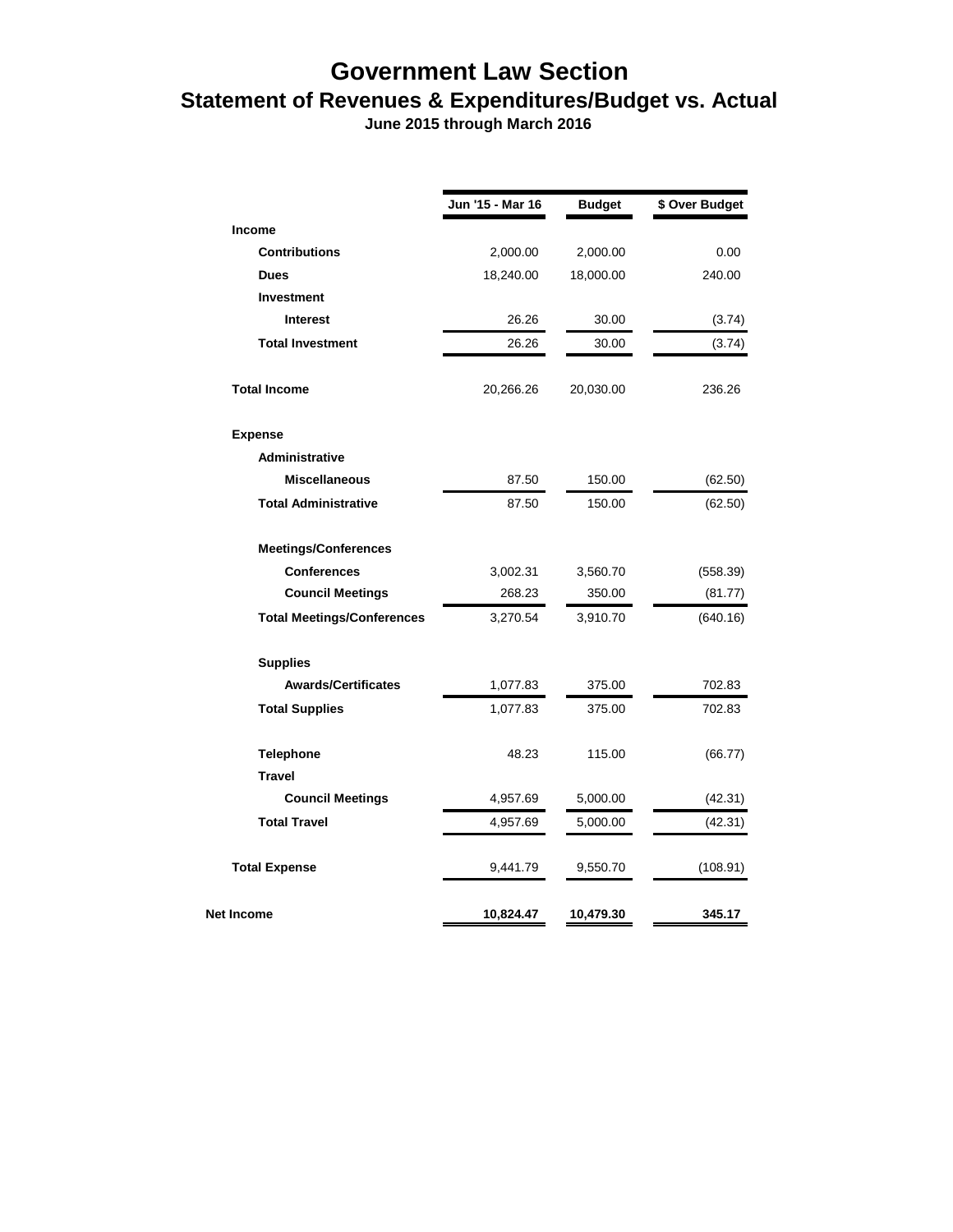## **Government Law Section Rev & Exp Prev Year Comparison June 2015 through March 2016**

|                                   | Jun '15 - Mar 16 | Jun '14 - Mar 15 | \$ Change  | % Change    |
|-----------------------------------|------------------|------------------|------------|-------------|
| <b>Income</b>                     |                  |                  |            |             |
| <b>Contributions</b>              | 2,000.00         | 0.00             | 2,000.00   | 100.0%      |
| <b>Dues</b>                       | 18,240.00        | 17,900.00        | 340.00     | 1.9%        |
| <b>Investment</b>                 |                  |                  |            |             |
| <b>Interest</b>                   | 26.26            | 21.16            | 5.10       | 24.1%       |
| <b>Total Investment</b>           | 26.26            | 21.16            | 5.10       | 24.1%       |
| <b>Total Income</b>               | 20,266.26        | 17,921.16        | 2,345.10   | 13.09%      |
| <b>Expense</b>                    |                  |                  |            |             |
| <b>Administrative</b>             |                  |                  |            |             |
| <b>Miscellaneous</b>              | 87.50            | 0.00             | 87.50      | 100.0%      |
| <b>Administrative - Other</b>     | 0.00             | 201.98           | (201.98)   | $(100.0\%)$ |
| <b>Total Administrative</b>       | 87.50            | 201.98           | (114.48)   | (56.68%)    |
| <b>Meetings/Conferences</b>       |                  |                  |            |             |
| <b>Conferences</b>                | 3,002.31         | 1,796.76         | 1,205.55   | 67.1%       |
| <b>Council Meetings</b>           | 268.23           | 304.85           | (36.62)    | $(12.01\%)$ |
| <b>Total Meetings/Conferences</b> | 3,270.54         | 2,101.61         | 1,168.93   | 55.62%      |
| <b>Supplies</b>                   |                  |                  |            |             |
| <b>Awards/Certificates</b>        | 1,077.83         | 210.00           | 867.83     | 413.25%     |
| <b>Speaker Gifts</b>              | 0.00             | 1,213.00         | (1,213.00) | $(100.0\%)$ |
| <b>Total Supplies</b>             | 1,077.83         | 1,423.00         | (345.17)   | (24.26%)    |
| <b>Telephone</b>                  | 48.23            | 75.40            | (27.17)    | (36.03%)    |
| <b>Travel</b>                     |                  |                  |            |             |
| <b>Council Meetings</b>           | 4,957.69         | 3,497.57         | 1,460.12   | 41.75%      |
| <b>Total Travel</b>               | 4,957.69         | 3,497.57         | 1,460.12   | 41.75%      |
| <b>Total Expense</b>              | 9,441.79         | 7,299.56         | 2,142.23   | 29.35%      |
| Net Income                        | 10,824.47        | 10,621.60        | 202.87     | 1.91%       |